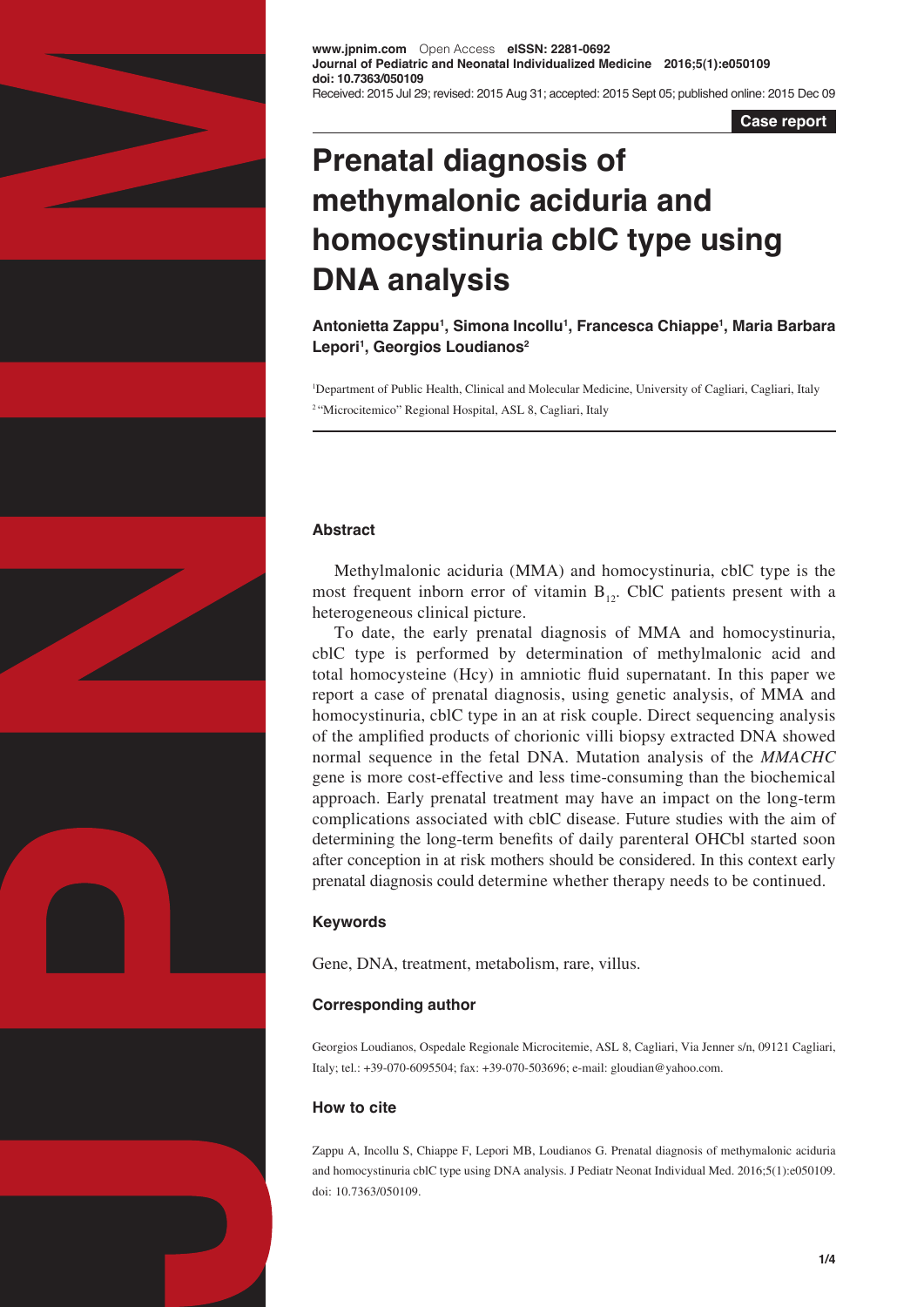#### **Introduction**

Methylmalonic aciduria (MMA) and homocystinuria, cblC type is the most frequent inborn error of vitamin  $B_{12}$ . Cbl-C patients present with a heterogeneous clinical picture [1]. Earlyonset patients, presenting symptoms within the first year, show a multisystem disease with severe neurological, ocular, haematological, renal, gastrointestinal, cardiac, and pulmonary manifestations. Late-onset patients present a milder clinical phenotype with acute or slowly progressive neurological symptoms and behavioral disturbance. The unfavorable outcome observed in most patients confirms that actual interventions, mostly focused on improving biochemical parameters, are not sufficient to prevent organ damage and that individual differences may also influence the response to therapies.

The gene responsible for the Cbl-C defect, *MMACHC*, has been recently identified [2]. More than 40 mutations have been reported [3]. Sequencing of the *MMACHC* gene is clinically available and is more cost-effective and less time-consuming than complementation analysis for confirming the diagnosis of cblC disease. It has more than 95% chance of identifying causative mutations in affected individuals; in a recent study only six out of 109 individuals with cblC disease had one or no mutations identified through sequencing [3]. A portion of these might include exonic deletions that can be detected by deletion/duplication analysis.

Currently, the early prenatal diagnosis of MMA and homocystinuria, cblC type is performed by determination of methylmalonic acid and total homocysteine (Hcy) in amniotic fluid supernatant  $[4, 5]$ . This is a time consuming and not completely efficient approach.

In this paper we report a case of prenatal diagnosis, using genetic analysis, of MMA and homocystinuria, cblC type in an at risk couple.

#### **Materials and methods**

#### *Case report*

A family of Sardinian origin with a 5-years old child affected by MMA and homocystinuria, cblC type was referred to our Institution for genetic counseling. The patient was genetically analyzed for mutation in *MMACHC* gene and resulted homozygote, while both parents were heterozygote for c.271dupA mutation [3]. This was the second pregnancy of a nonconsanguineous couple. Following non-directive genetic counseling during which the different options available were fully discussed, the parents opted for prenatal diagnosis.

# *Methods*

A transabdominal chorionic villi biopsy was performed at 12 weeks' gestation as previously described [6]. DNA was extracted by standard methods. Amplification of exon 2 of *MMACHC* gene was carried out in both parents the affected child using 30 ng from peripheral blood extracted DNA or purified villus DNA in the fetus using the PCR method (10 pmoles of each primer, 200 mM dNTPS, 10 mM Tris-HCL, 1.5 mM  $Mgl<sub>2</sub>$ , 50 mM KCL, and 1 U Taq I, in a 25 ml reaction). Amplification conditions were an initial denaturation in 94°C for 7 min followed by 30 cycles of 94°C for 30 s, 63°C for 20 s and 72°C for 1 min with a 7 min 72°C final extension. Sequencing was performed using dGTP technology and the ABI PRISM® 3100 Genetic Analyzer (Applied Biosystems – Perkin-Elmer, Norwalk, CT, USA) according to the manufacturer's recommendations. The sequence software package Sequencher® (version 4.2; Gene Codes, Ann Arbor, MI, USA) was used for sequence analysis.

## **Results**

Direct sequencing analysis of the amplified products confirmed the heterozygous state for c.271dupA mutation in both parents and the homozygous state in the affected child. In addition, normal sequence was detected in the fetal DNA (**Fig. 1**). The results were confirmed postnatally on a peripheral blood sample following birth.

#### **Discussion**

The prenatal diagnosis of inherited metabolic diseases is based on the demonstration of the metabolic defect in fetal tissues or fluids. In particular, until now early prenatal diagnosis of cblC disease was possible only by metabolite measurement in the amniotic fluid and in maternal urine [4, 5]. In the last years the definition of the molecular basis of cblC disease by mutation analysis in the *MMACHC* gene has made it possible to use genetic testing for prenatal diagnosis on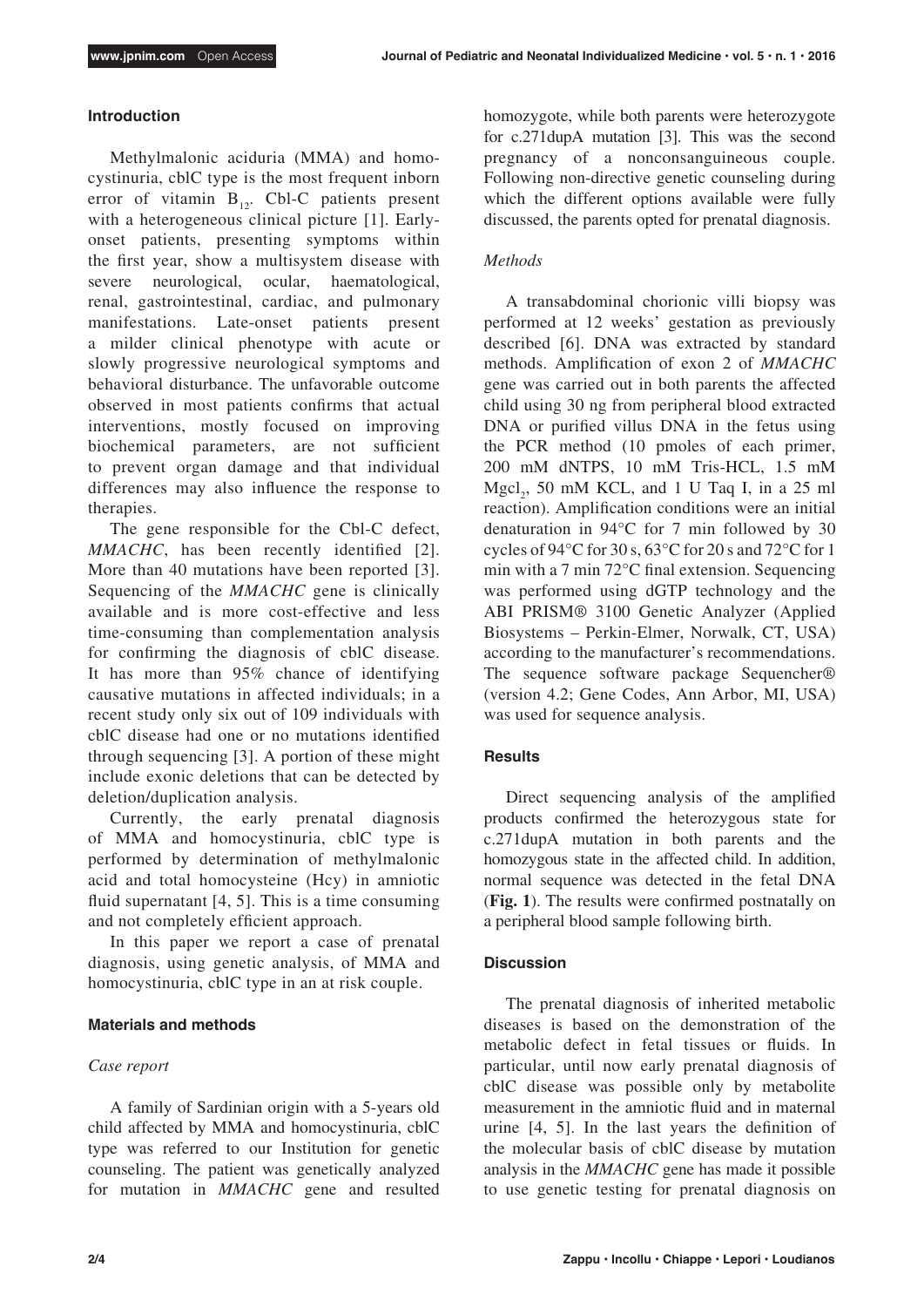

**Figure 1.** Electropherogram showing sequence analysis of exon 2 of *MMACHC* gene on DNA extracted from fetu's chorionic villi and peripheral blood from the mother. The upper (**A**) shows normal sequence in the fetal DNA while the lower (**B**) shows the frameshift indicated by an arrow resulting from c.271dupA mutation detected in the heterozygous mother.

chorionic villus cells extracted DNA and direct mutation detection. The c.271dupA detected in the proband in this family is the most common mutation detected in patients with cblC disease with an allelic frequency of 42% [3]. This made for simple, efficient, cost-effective and less time-consuming prenatal diagnosis. According to previous studies, c.271dupA mutation is associated with a severe phenotype in the homozygous or in the compound heterozygous state with c.331 C>T (p.R111X) mutation. Actual interventions, mostly focused on improving biochemical parameters, are not sufficient to prevent organ damage although individual differences may also influence the response to therapies. Early prenatal treatment may have an impact on the long-term complications associated with cblC disease. Prior studies have evaluated the effects of prenatal OHCbl administration and showed a decrease in maternal metabolites and, in one case, no evidence of systemic disorders or developmental delay by 9 months of age [7]. However, disease-related complications including retinopathy have been documented in patients receiving prenatal therapy [7, 8].

## **Conclusions**

Future studies with the aim of determining the long-term benefits of daily parenteral OHCbl started soon after conception in mothers at risk should be considered. In this context, early prenatal diagnosis could determine whether therapy needs to be continued. All these informations should be fully discussed during non-directive genetic counselling. While this paper was under review, a new report describing three cases of prenatal diagnosis of MMA by mutation analysis of the *MMACHC* gene was published [9]. These data further suggest the important role of DNA analysis in prenatal diagnosis of this disease. Thus, this study, in addition to the recent published report [9], further contributes to prenatal diagnosis of MMA and homocystinuria, cblC type using DNA analysis. The results suggest the importance of molecular analysis in prenatal diagnosis of MMA and homocystinuria.

## **Declaration of interest**

The Authors report no declarations of interest.

#### **References**

- 1. Carrillo-Carrasco N, Chandler RJ, Venditti CP. Combined methylmalonic acidemia and homocystinuria,cblC type. I. Clinical presentations, diagnosis and management. J Inherit Metab Dis. 2012;35:91-102.
- 2. Lerner-Ellis JP, Tirone JC, Pawelek PD, Doré C, Atkinson JL, Watkins D, Morel CF, Fujiwara TM, Moras E, Hosack AR, Dunbar GV, Antonicka H, Forgetta V, Dobson CM, Leclerc D, Gravel RA, Shoubridge EA, Coulton JW, Lepage P, Rommens JM, Morgan K, Rosenblatt DS. Identification of the gene responsible for methylmalonic aciduria and homocystinuria, cblC type. Nat Genet. 2006;38:93-100.
- 3. Lerner-Ellis JP, Anastasio N, Liu J, Coelho D, Suormala T, Stucki M, Loewy AD, Gurd S, Grundberg E, Morel CF, Watkins D, Baumgartner MR, Pastinen T, Rosenblatt DS, Fowler B. Spectrum of mutations in MMACHC, allelic expression, and evidence for genotype-phenotype correlations. Hum Mutat. 2009;30:1072-81.
- 4. Huemer M, Simma B, Fowler B, Suormala T, Bodamer OA, Sass JO. Prenatal and postnatal treatment in cobalamin C defect. J Pediatr. 2005;147:469-4.
- 5. Chadefaux-Vekemans B, Rolland MO, Lyonnet S, Rabier D, Divry P, Kamoun P. Prenatal diagnosis of combined methylmalonic aciduria and homocystinuria (cobalamin CblC or CblD mutant). Prenat Diagn. 1994;14:417-8.
- 6. Brambati B, Lanzani A, Oldrini A. Transabdominal chorionic villus sampling, clinical experience of 1159 cases. Prenat Diagn. 1988;609-13.
- 7. Huemer M, Simma B, Fowler B, Suormala T, Bodamer OA, Sass JO. Prenatal and postnatal treatment in cobalamin C defect. J Pediatr. 2005;147:469-72.